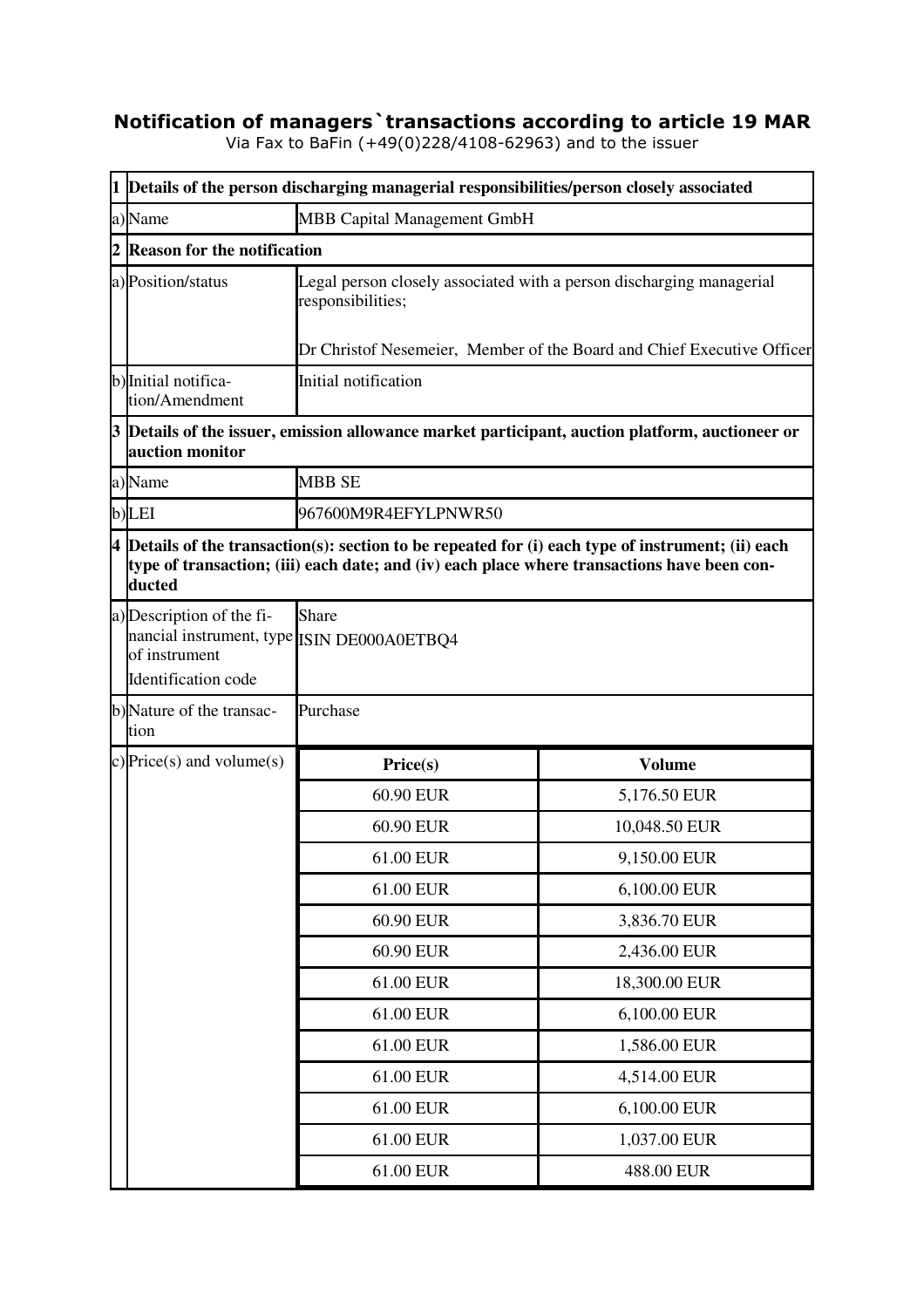| 61.00 EUR | 1,037.00 EUR  |
|-----------|---------------|
| 61.00 EUR | 1,159.00 EUR  |
| 61.00 EUR | 6,100.00 EUR  |
| 61.00 EUR | 4,392.00 EUR  |
| 61.00 EUR | 1,037.00 EUR  |
| 61.00 EUR | 3,721.00 EUR  |
| 61.00 EUR | 26,657.00 EUR |
| 61.00 EUR | 3,843.00 EUR  |
| 60.90 EUR | 1,218.00 EUR  |
| 60.90 EUR | 243.60 EUR    |
| 60.90 EUR | 365.40 EUR    |
| 60.90 EUR | 1,096.20 EUR  |
| 60.90 EUR | 304.50 EUR    |
| 60.90 EUR | 304.50 EUR    |
| 60.90 EUR | 304.50 EUR    |
| 60.90 EUR | 1,157.10 EUR  |
| 60.90 EUR | 913.50 EUR    |
| 60.90 EUR | 1,522.50 EUR  |
| 61.00 EUR | 19,764.00 EUR |
| 61.00 EUR | 2,989.00 EUR  |
| 61.00 EUR | 26,352.00 EUR |
| 61.00 EUR | 2,440.00 EUR  |
| 61.00 EUR | 26,535.00 EUR |
| 61.00 EUR | 1,830.00 EUR  |
| 61.00 EUR | 17,812.00 EUR |
| 61.00 EUR | 1,342.00 EUR  |
| 61.00 EUR | 7,381.00 EUR  |
| 61.00 EUR | 1,220.00 EUR  |
| 61.00 EUR | 6,039.00 EUR  |
| 61.00 EUR | 8,540.00 EUR  |
| 61.00 EUR | 1,037.00 EUR  |
| 61.00 EUR | 29,463.00 EUR |
| 61.00 EUR | 1,159.00 EUR  |
| 61.00 EUR | 366.00 EUR    |
| 61.00 EUR | 1,525.00 EUR  |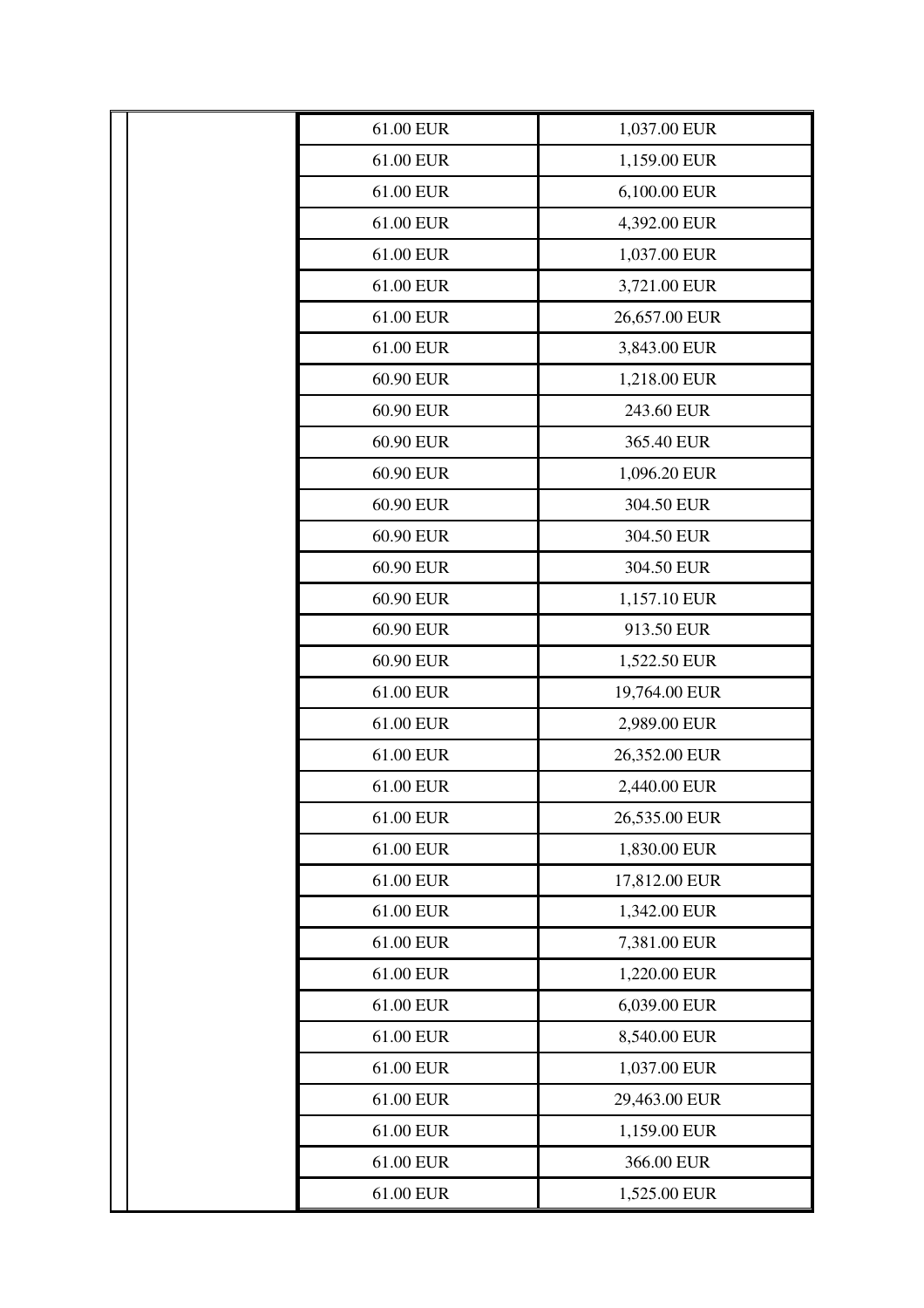| 61.00 EUR | 2,257.00 EUR |
|-----------|--------------|
| 61.00 EUR | 1,037.00 EUR |
| 61.00 EUR | 2,013.00 EUR |
| 61.00 EUR | 1,037.00 EUR |
| 61.00 EUR | 1,525.00 EUR |
| 61.00 EUR | 1,708.00 EUR |
| 61.00 EUR | 1,525.00 EUR |
| 61.00 EUR | 1,159.00 EUR |
| 61.00 EUR | 2,196.00 EUR |
| 61.00 EUR | 1,037.00 EUR |
| 61.00 EUR | 2,013.00 EUR |
| 61.00 EUR | 1,037.00 EUR |
| 61.00 EUR | 1,037.00 EUR |
| 61.00 EUR | 976.00 EUR   |
| 61.00 EUR | 1,220.00 EUR |
| 61.00 EUR | 2,745.00 EUR |
| 61.00 EUR | 183.00 EUR   |
| 60.50 EUR | 1,694.00 EUR |
| 60.50 EUR | 1,089.00 EUR |
| 60.50 EUR | 1,452.00 EUR |
| 60.50 EUR | 1,149.50 EUR |
| 60.40 EUR | 1,510.00 EUR |
| 60.50 EUR | 60.50 EUR    |
| 60.50 EUR | 1,270.50 EUR |
| 60.50 EUR | 242.00 EUR   |
| 60.50 EUR | 1,089.00 EUR |
| 60.50 EUR | 1,633.50 EUR |
| 60.50 EUR | 544.50 EUR   |
| 60.50 EUR | 665.50 EUR   |
| 60.50 EUR | 726.00 EUR   |
| 60.50 EUR | 302.50 EUR   |
| 60.50 EUR | 1,512.50 EUR |
| 60.50 EUR | 1,573.00 EUR |
| 61.00 EUR | 1,708.00 EUR |
| 61.30 EUR | 1,103.40 EUR |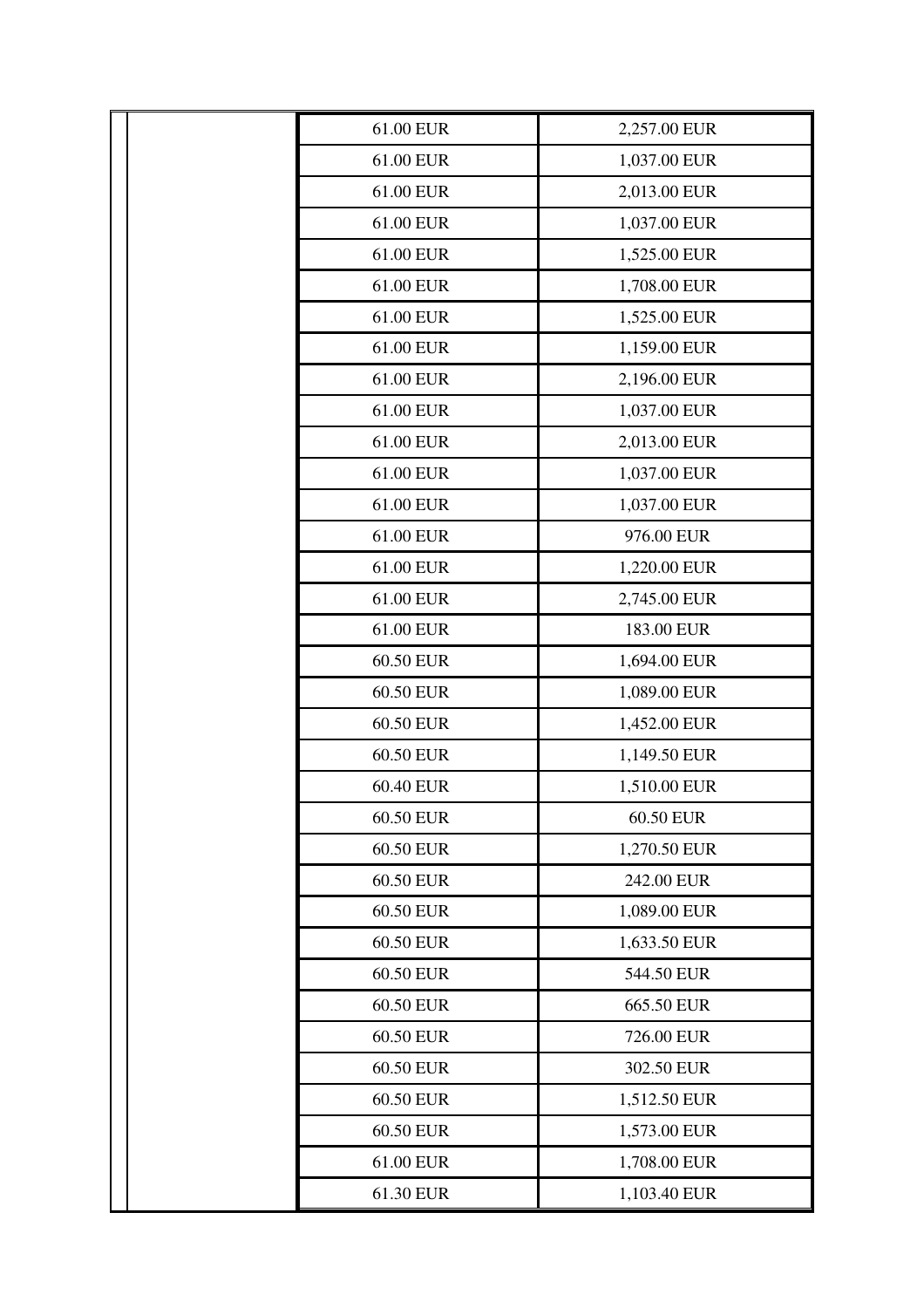| 61.30 EUR | 1,409.90 EUR |
|-----------|--------------|
| 61.00 EUR | 1,098.00 EUR |
| 61.40 EUR | 1,412.20 EUR |
| 61.00 EUR | 1,952.00 EUR |
| 61.30 EUR | 1,409.90 EUR |
| 61.40 EUR | 1,412.20 EUR |
| 61.50 EUR | 1,414.50 EUR |
| 61.00 EUR | 4,575.00 EUR |
| 61.00 EUR | 1,586.00 EUR |
| 61.00 EUR | 1,525.00 EUR |
| 61.00 EUR | 2,745.00 EUR |
| 61.00 EUR | 1,159.00 EUR |
| 61.00 EUR | 1,098.00 EUR |
| 61.00 EUR | 4,880.00 EUR |
| 61.00 EUR | 1,159.00 EUR |
| 61.00 EUR | 5,368.00 EUR |
| 61.00 EUR | 1,830.00 EUR |
| 61.30 EUR | 2,635.90 EUR |
| 61.00 EUR | 9,333.00 EUR |
| 61.60 EUR | 1,416.80 EUR |
| 61.10 EUR | 1,344.20 EUR |
| 61.00 EUR | 1,769.00 EUR |
| 61.00 EUR | 549.00 EUR   |
| 61.00 EUR | 61.00 EUR    |
| 61.00 EUR | 793.00 EUR   |
| 61.00 EUR | 1,525.00 EUR |
| 61.00 EUR | 1,952.00 EUR |
| 61.00 EUR | 1,342.00 EUR |
| 61.00 EUR | 2,623.00 EUR |
| 61.00 EUR | 1,525.00 EUR |
| 61.00 EUR | 1,525.00 EUR |
| 61.00 EUR | 244.00 EUR   |
| 61.00 EUR | 366.00 EUR   |
| 61.00 EUR | 1,525.00 EUR |
| 61.00 EUR | 1,220.00 EUR |